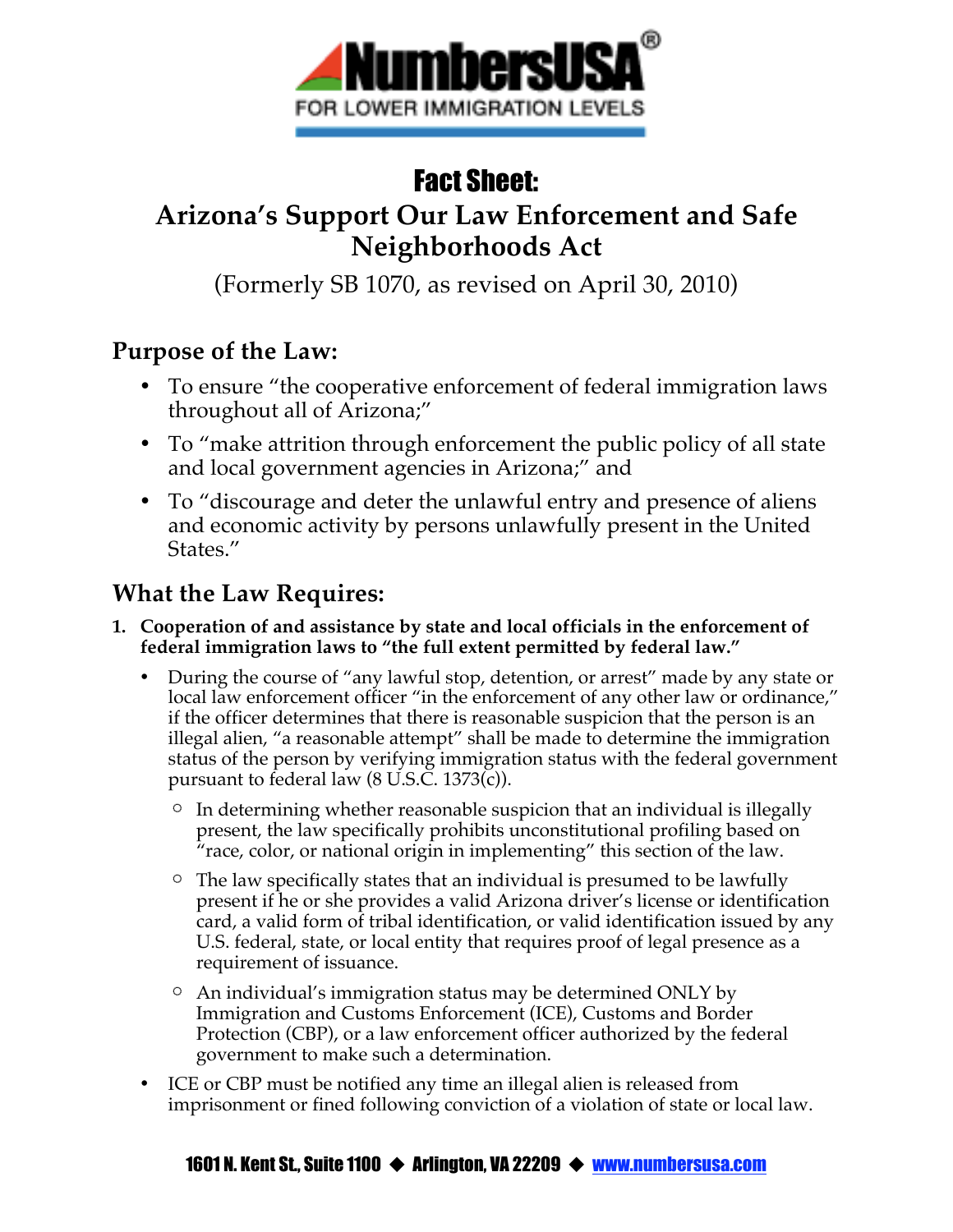- No state agency, county, city, town or other political subdivision of Arizona may enact or enforce a sanctuary policy in violation of federal law (8 U.S.C. 1644).
	- No official or agency may be prohibited or restricted from communicating with federal authorities for the following official purposes:
		- a. Determining eligibility for public benefits, services, or licenses;
		- b. Verifying a claim of residence if such determination is required by law;
		- c. Determining whether an alien is in compliance with federal registration requirements (8 U.S.C. 1302-1304).
	- Any legal resident of Arizona may file suit against any official or agency or the state or a political subdivision that enacts or enforces a sanctuary policy in violation of federal law. If the court finds a violation has occurred, the official or agency may be fined (the money would go to the Gang and Immigration Intelligence Team Enforcement Mission Fund) and the person who brought the suit may be awarded court costs and reasonable attorney fees.

#### **2. Compliance with certain federal immigration laws at the state level.**

- Violation of the federal law requiring that all aliens over the age of 13 and present in the United States for 30 days or longer must register with the federal government (8 U.S.C. 1302) is now also a violation of Arizona law.
- Violation of the federal law requiring all aliens over the age of 17 to carry their alien registration document with them at all times (8 U.S.C. 1304) is now also a violation of Arizona law.
- Just as under federal law, violation of these new state laws is a misdemeanor carrying a penalty of no more than 30 days in jail.

#### **3. Day laborers and those who hire them to obey traffic laws and hiring laws.**

- It is a misdemeanor for a person seeking to pick up day laborers and transport them to a work site to block or impede the flow of traffic in order to pick up the workers.
- It is a misdemeanor for day laborers to enter a motor vehicle to be transported to a work site if that motor vehicle blocks or impedes the flow of traffic to pick them up.
- It is a misdemeanor for an illegal alien to knowingly apply for work, solicit work in a public place, or perform work as an employee or independent contractor in Arizona.

#### **4. Compliance with Arizona's E-Verify law.**

• Existing Arizona law requires every Arizona business to use E-Verify to verify the employment eligibility of every new hire. The new law requires all Arizona businesses to keep a record of such verification for the duration of the employee's employment or for three years, whichever is longer.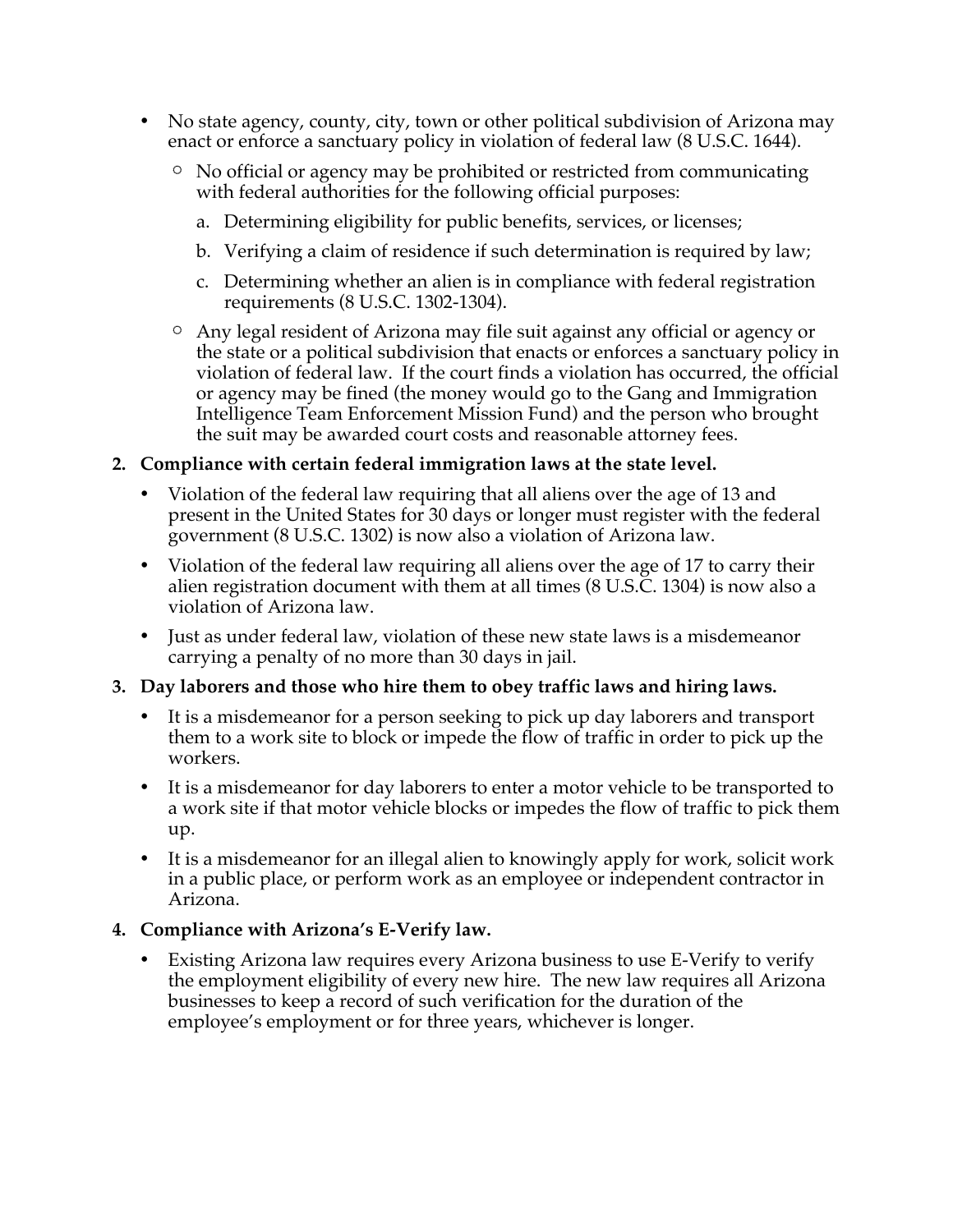### **Recommended Reading List for President Obama, Attorney General Eric Holder, and Homeland Security Secretary Janet Napolitano**

(Along with those who, not having read either federal immigration law or the Arizona law, believe it is "misguided" or "unconstitutional," or have called for a boycott of Arizona, including Arizona's own Rep. Grijalva and the City Councils of San Francisco, Los Angeles, and others)

*Note: The Supreme Court has stated clearly and often that the U.S. Constitution gives Congress "plenary power" over immigration policy, meaning that Congress has virtually unlimited authority to regulate immigration into the United States. The Supremacy Clause of the Constitution says that federal law supersedes conflicting state law. In immigration matters, the courts have consistently held that this means that states may enact immigration-related laws that go as far as, but no further than, duly enacted federal laws, except in areas where Congress has specifically preempted state action. (The primary example of Congress preempting state action is 8 U.S.C. 1324b(h)(2), which prohibits states and localities from "imposing civil or criminal sanctions (other than through licensing and similar laws) upon those who employ, or recruit or refer for a fee for employment, unauthorized aliens," which is why states and localities must tie E-Verify mandates to the issuance of business licenses.) Congress has not preempted state or local action regarding any of the federal laws that the new Arizona law seeks to enforce, so long as the state law goes no further than existing federal law. The Arizona law was drafted meticulously to ensure that it complies fully with the U.S. Constitution and with federal immigration laws.* 

- 1. The Arizona law (SB 1070, as amended by HB 2162)—don't worry, it's not that long, so it shouldn't take more than an hour to read, and that's if you read every single word. You really should read it, though, before you publicly state whether it is misguided (President Obama) or unconstitutional (AG Holder), or whether you would have vetoed it (Secretary Napolitano). For folks like Rep. Grijalva, reading it probably won't make much difference for you, since your goal is open borders, rather than the rule of law.
	- Pay special attention to the FOUR separate prohibitions on racial profiling in the bill (11-1051(B); 13-1509(C); 13-2928(D); and 13-2929(C))
	- Also note that the only individuals who are authorized under the law to determine an alien's immigration status are: (1) ICE officials; (2) CBP officials; and (3) law enforcement officers "authorized by the federal government to verify or ascertain an alien's immigration status."
- 2. 8 U.S.C. 1302—This is the federal law, first enacted in 1940, that requires every alien over the age of 13 who plans to remain in the United States for 30 days or longer to register with the federal government and be fingerprinted.
- 3. 8 U.S.C. 1304—This is the federal law that requires that "every alien, eighteen years of age and over, shall at all times carry with him and have in his personal possession